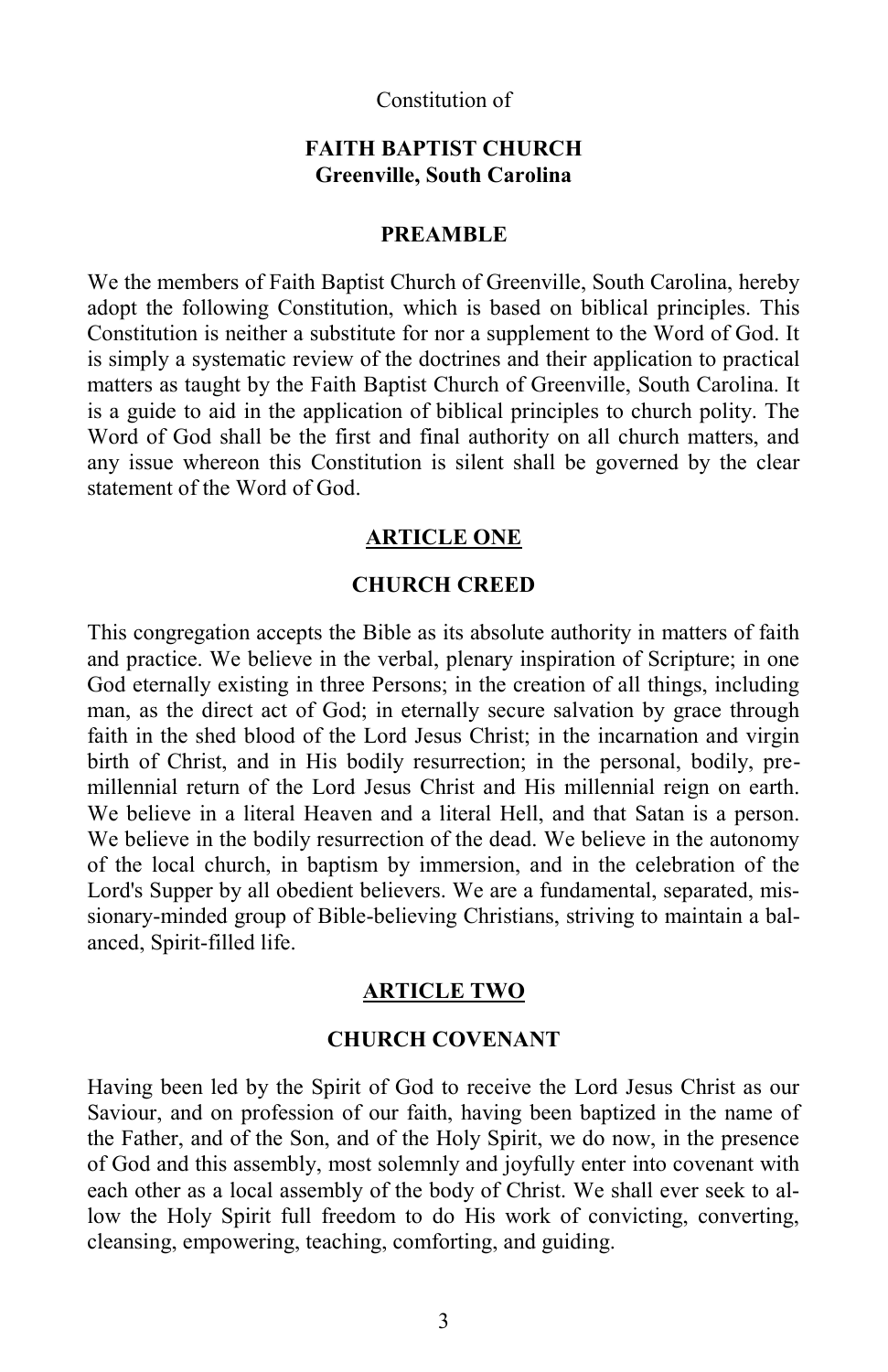We determine, by the power of the Holy Spirit, that ours shall be a faith that is balanced in every area of life; that we shall maintain a spiritual walk in practical matters as well as spiritual matters. With the help of God, we shall strive for our services to be fervent and scriptural; for every member to be a witness, and every preacher to be a prophet of the whole counsel of God.

We determine to walk together in Christian love; to work for the advancement of this church in holiness, knowledge of God's Word, and soulwinning; to be faithful in its worship, ordinances, discipline, preaching of the truth and doctrines; to give cheerfully and regularly to the support of the ministry, to the relief of the poor, and to the spread of the gospel throughout the world.

We determine to maintain personal and family devotions and to train our children in the fear of the Lord; to seek the salvation of our loved ones and acquaintances; to live separated from that which is worldly; to be honest and faithful in our business; to walk daily in a manner that honors the Lord Jesus Christ, and to avoid participation in activities that would bring reproach to His name; to be zealous in our love and service for the Lord; to discern our spiritual gifts and employ them in this local church.

We further determine to watch over one another in brotherly love; to remember each other in prayer; to aid each other in sickness and distress; to be slow to take offense, but always ready for reconciliation.

We moreover determine that if we remove from this place we will, as soon as possible, unite with some other church where we can carry out the principles of the Word of God.

# **ARTICLE THREE**

## **STANDING RESOLUTIONS**

The positions and procedures of the Faith Baptist Church of Greenville, South Carolina, not specifically stated or explained in the Creed and Covenant of this assembly shall be included as standing resolutions, which shall be adopted by the church body at its discretion. Standing resolutions may be adopted or rescinded at any time by the action of a majority of the membership. These standing resolutions, when in effect, shall be considered as a part of Article Three of this Constitution.

I. **STATEMENT OF PURPOSE: Resolved**, that this congregation, which shall be known as the Faith Baptist Church of Greenville, South Carolina, shall have as its primary purpose the fulfillment of the Great Commission given in Matthew 28:19-20: go, win, baptize, and teach converts until Jesus Christ returns.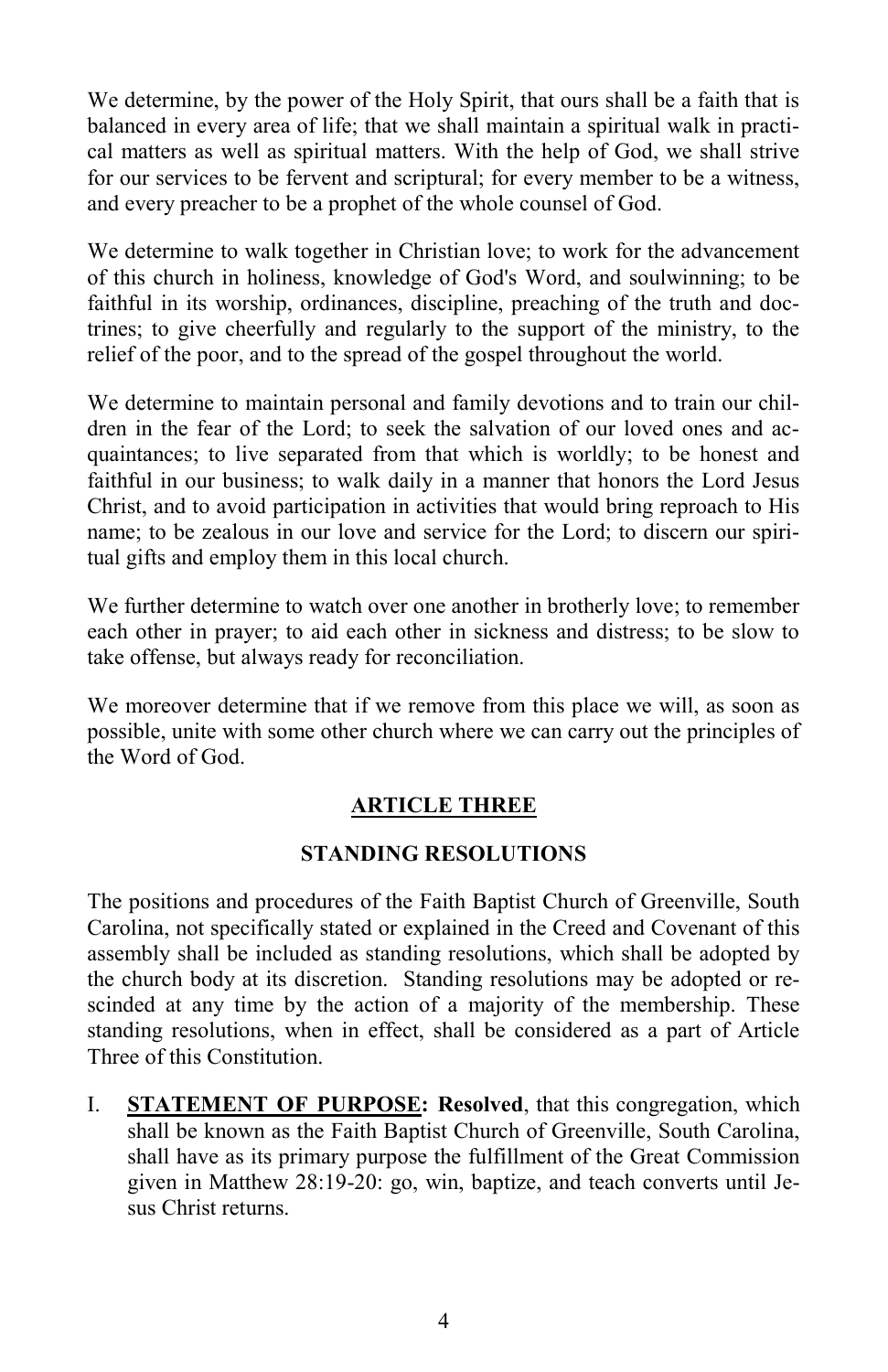- A. **Go:** We believe it is the responsibility of the church to reach the lost through every scriptural means, such as personal soulwinning and tract evangelism, and not to rely merely on evangelism from the pulpit. It is the responsibility of every Christian to seek opportunities to witness for Christ.
- B. **Win:** Soulwinning is not a responsibility reserved for the pastors and deacons but is to be accepted as the responsibility of all members of this body. Soulwinning is not merely witnessing or testifying; it is making disciples.
- C. **Baptize:** Immersion of the believer in water is a testimony of the convert's identification in the death, burial, and resurrection of Jesus Christ and should be the first act of obedience following salvation. Those believers saved through personal soulwinning efforts or in the public invitation during the preaching services should be baptized as soon as they are able to give a clear testimony of their salvation.
- D. **Teach:** Regular services and classes shall be held for the purpose of teaching the Word of God to the believers. Teaching shall include doctrines, principles, commandments, and facts found in the Word of God. The King James Version shall be used in all public reading of the Scriptures.
- II. **CHURCH GOVERNMENT: Resolved,** that we believe in the autonomy of the local church and shall never submit to the ecclesiastical authority of any man or group of men (other than the prayerfully chosen pastors of this local assembly) or to any ecclesiastical or human decree that is contrary to the Word of God.
	- A. **Concerning Authority:** The **Word** of God shall be the supreme law of this church. The Will of God shall be the supreme guide. All members in full fellowship shall have opportunity to express their desire without fear of intimidation or coercion. The Will of God shall be determined by the clear statement of Scripture, when possible, or by the leadership of the pastors under the direction of the Holy Spirit. Decisions, both spiritual and temporal, will be made "in one accord"; not self-willed, but seeking God's Will. When there has been genuine discernment of God's Will and sufficient teaching of God's Word, there will be one accord among the pastors and a majority of the assembly.
	- B. **Concerning Officers of the Church:** We believe the Scripture teaches that there are two offices of the local church: pastor (also called "elder" and "bishop") and deacon. The pastors have the spiritual authority and responsibility of the church and shall be the directors of the corporation. The senior pastor shall be the president or chief executive officer, and the pastors shall select the other corporate officers. The deacons are ministering servants under the authority of the pastors. Although these are the only offices discussed in Scripture,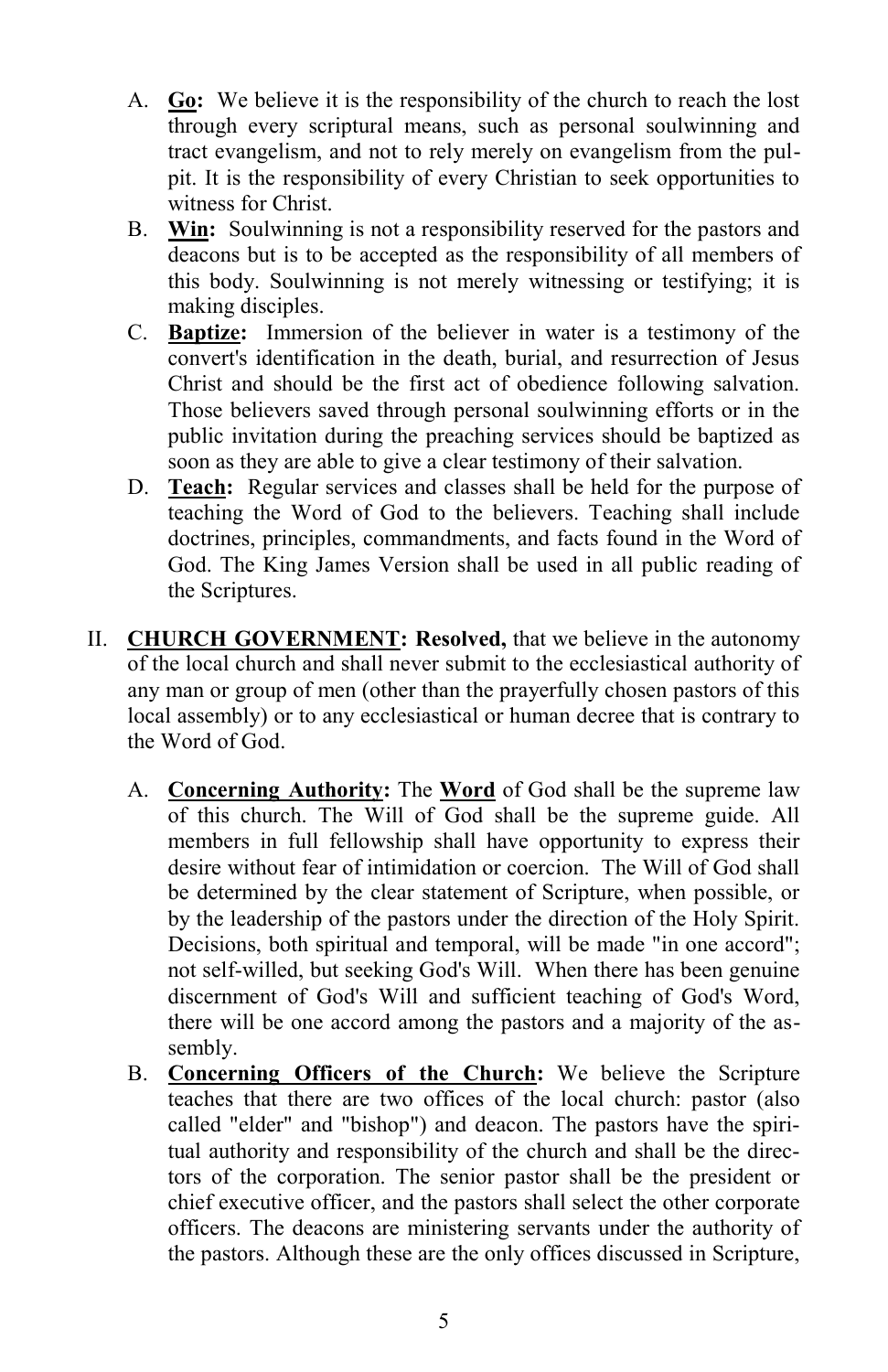other offices shall be authorized, as necessary, for the proper administration of church business. These offices, while not mandatory, may include clerk, treasurer, and trustee.

- C. **Concerning Pastors:** While the Bible does not command a plurality of elders for the local church, it is permissible and advisable for the leadership of a larger local church to be provided by more than one elder (pastor). The qualifications for elders are given in I Timothy 3:1 -7, Titus 1:5-9, and I Peter 5:1-4. The ruling elder (pastor) leads and teaches the congregation (I Timothy 5:17-18), and receives the "double honor" of (1) being an elder and (2) receiving material compensation sufficient to meet his needs. There shall be a senior pastor and, as necessary, other pastors. Although the congregation shall have opportunity to express their desire on any issue and to vote on certain issues, the leadership of this assembly shall be provided by the pastors.
	- 1. Calling or Dismissing the Senior Pastor and Associates: **The senior pastor and associates** shall be generally recognized Baptist ministers who believe, without reservation, the creed, covenant, and standing resolutions of this church. A call or dismissal shall be by the vote of 80% of the voting members present. When the office is vacant, a competent pulpit committee consisting of any existing pastor or spiritual men selected from among the deacons shall present to the congregation no more than one name at a time for consideration by the congregation.
	- 2. Senior Pastor's Authority and Responsibilities: The senior pastor shall be a preacher and teacher of the Word, a shepherd, and shall have the oversight of the church. He shall preside over the gatherings of the church and act as the leader of the congregation. He shall have the complete and final authority, under God, in any matter directly affecting the spiritual program of the church.
	- 3. Responsibility of the Church to the Senior Pastor: The deacons shall determine, with all due consideration for his private affairs, a reasonable rate of compensation and benefits for the senior pastor. (The senior pastor shall have the authority to establish a schedule of compensation for all other pastors or employees.)
- D. **Concerning Deacons:** The **congregation** shall select prospective deacons for approval by the pastors. Their qualifications are listed in I Timothy 3:8-13.
	- 1. The Selection of Deacons: After having **been** interviewed by the pastors, those names receiving unanimous approval will be posted for 30 days. The election will be held in a general business meeting. The term of office shall be for a period of three years. A majority of deacons shall not be elected at one time.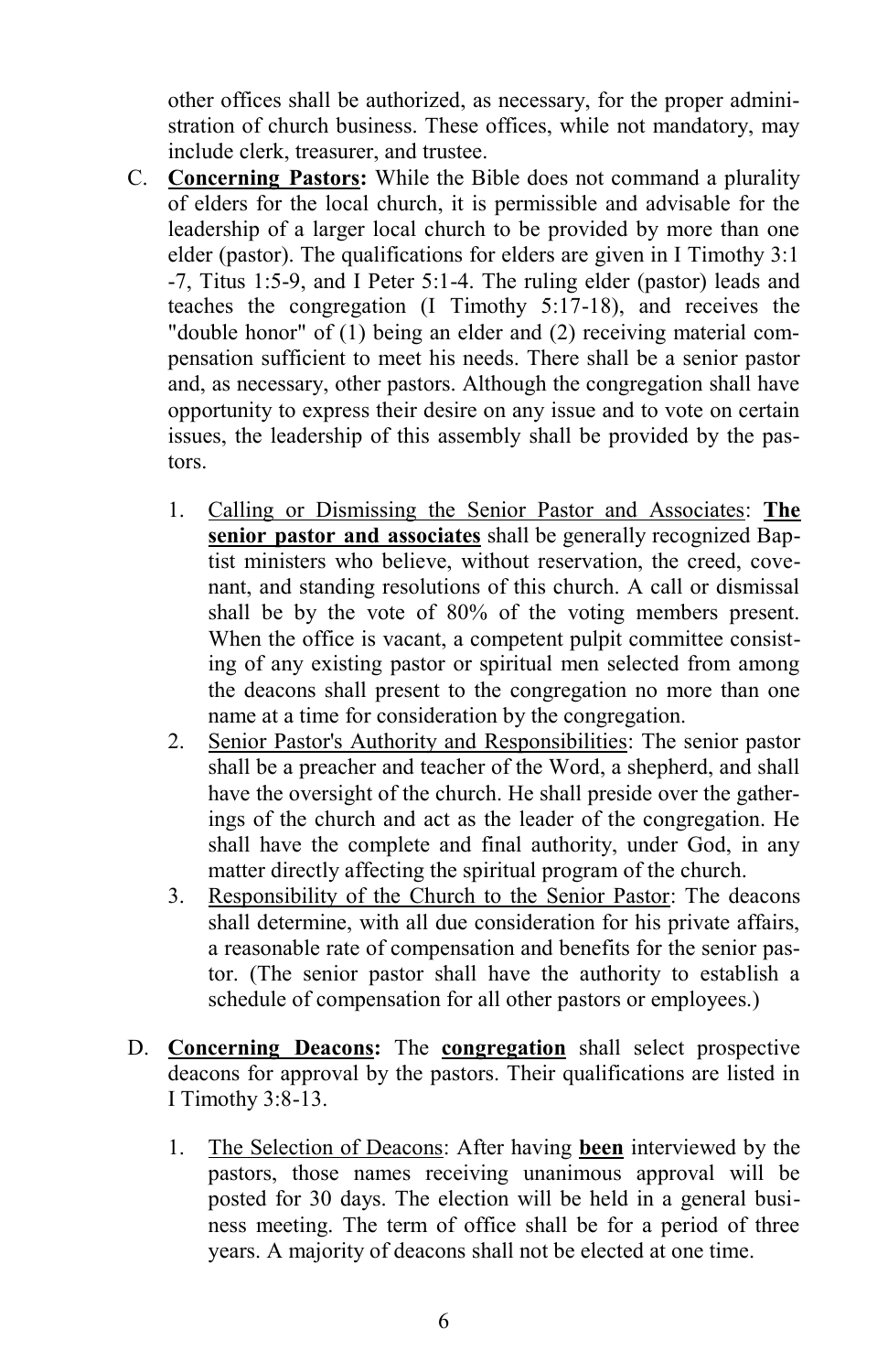- 2. Authority and Responsibilities: The deacons are servants and have no scriptural authority to establish matters of policy. They are not corporate officers. They shall function as practical ministers by taking care of the physical aspects of the ministry to free the pastors to give their full attention to their responsibilities as listed above, and by providing research and recommendation on committees, when necessary. They are to serve, witness, preach, and contend for the faith as demonstrated in Acts 4-8.
- 3. Deacons' Meetings, Committees, Etc.: The pastors shall deter mine when it is necessary for the deacons to act in concert and **shall** outline with them an agenda of business to be discussed. Committees of deacons for research and recommendation shall be authorized and shall work under the leadership of one or more pastors.
- E. **Concerning a Church Clerk:** The clerk shall be a pastor, whose duties shall be to ensure that accurate records of business meetings and an up-to-date membership roll are maintained. He shall sign financial and church documents as "clerk." Staff secretaries will generally perform the routine duties of the clerk.
- F. **Concerning a Treasurer:** The treasurer shall function as the business manager of the church. He shall be appointed by the pastors. His term of office shall be indefinite. He shall have authority to receive, disburse, and manage all money belonging to the church or committed to its trust in accordance with the budget or approved programs of the church. He shall keep accurate records of all receipts and expenditures and make regular quarterly reports to the church. He shall ensure that the financial records are audited annually. He shall prepare financial reports for the senior pastor and project budget adjustments, when necessary. He shall collect and verify information necessary for the preparation of the church budget. He shall have the assistance of staff secretaries or bookkeepers as available and necessary.
- G. **Concerning Trustees:** The State of South Carolina does not require the office of trustee. If in the future the church is required to fill this office, the pastors shall become the trustees. It shall be the duty of the trustees to represent the church in certain legal matters, as required by law, and to hold in trust the property of the church.
- H. **Concerning Business Meetings of the Church:** Business will be handled through the pastors, trustees, deacons, employees of the church, or members, as applicable to their sphere of responsibility. Voting members shall be at least 18 years old. All business will be handled through prayer and humility of spirit. When major decisions are being made, such as those involving budget approval, missions support, major expenditures, election of officers, adoption or rescission of standing resolutions, and calling or dismissing the senior pastor and/or associates, the pastors shall call a general business meeting.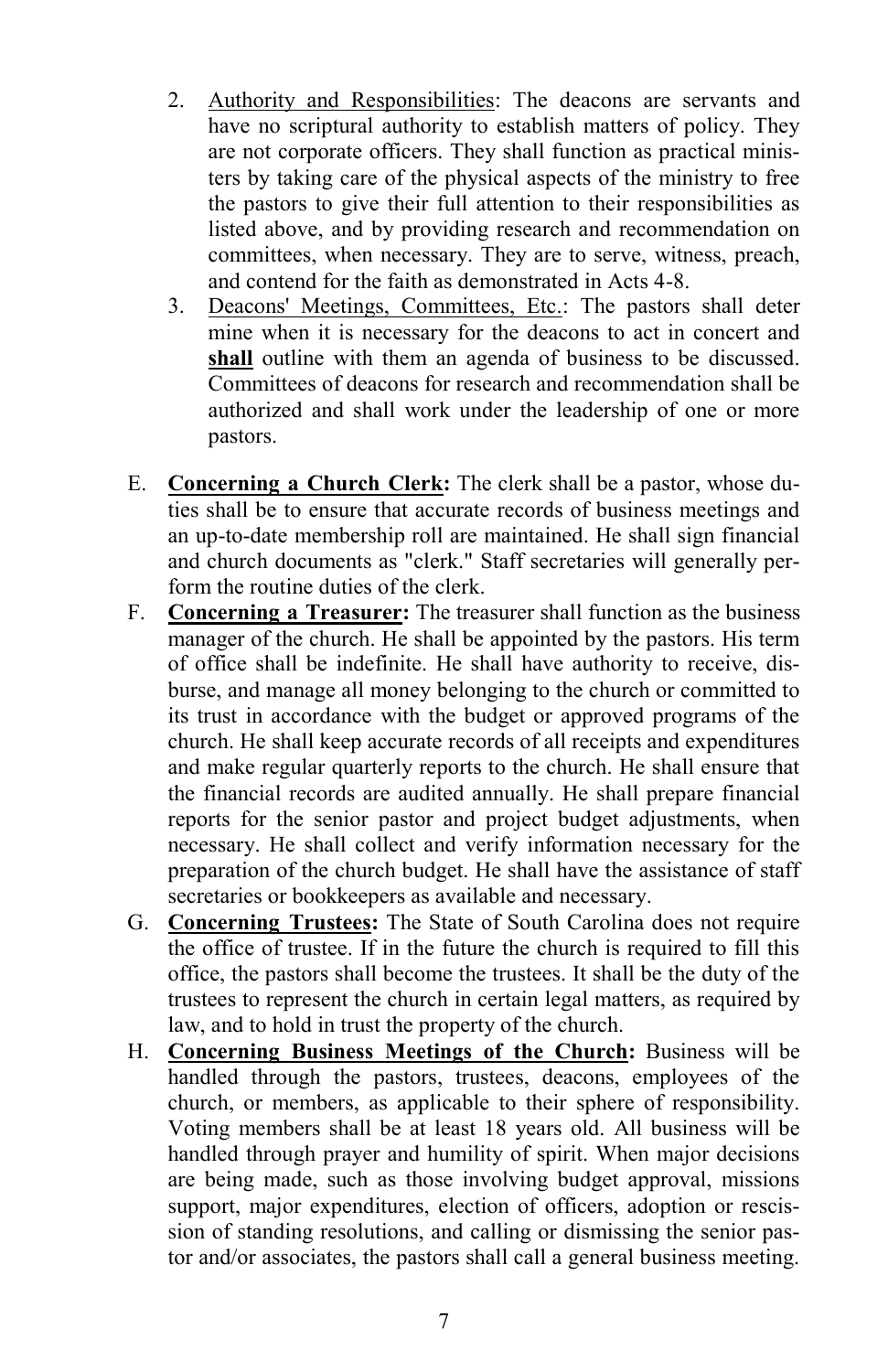The dates and times of all business meetings shall be announced in a regular service preceding the business meeting. Twenty per cent of all voting members shall constitute a quorum for the transaction of business. Parliamentary procedure not mentioned in this Constitution shall be governed by the current edition of Robert's Rules of Order.

- I. **Concerning Dissolution of Corporation and Liquidation of Property:** In the event that the dissolution of the Faith Baptist Church of Greenville, South Carolina should ever become necessary, the elected officers and active members remaining at the time of dissolution shall have full authority to enforce this provision.
	- 1. Concerning Authority to Dissolve: All active members shall be notified, in writing, at least ten days prior to a meeting called for dissolution of the corporation.
	- 2. Concerning Disposition of Assets: In the event of dissolution, the residual assets of the organization will be turned over to one or more churches or other religious organizations which themselves are exempt as organizations described in Sections  $501(c)$  (3) and  $170(c)$  (2) of the Internal Code of 1954 or corresponding sections of any prior or future Internal Revenue Code, for their religious purposes. No person associated with this corporation may derive benefit or gain from this assignment of assets.
	- 3. Concerning Selection of a Recipient of Assets: In the event of dissolution, the elected leaders remaining, or an authorized group from within the remaining active membership, shall propose a worthy recipient to be approved by a majority vote of those who attend the meeting called for dissolution of the corporation. Should any ministry of the church be able to continue as a separate corporation, it shall receive priority in this consideration.
- III. **CONCERNING PERSONNEL AND EMPLOYEES OF THE CHURCH: Resolved,** that since no man can serve two masters, there must be a clear line of authority for each employee of the church. The senior pastor will establish the organizational structure for the church employees. He will work in conjunction with the other pastors and the budget committee in the establishment of working schedules, vacations, rates of compensation, and benefits for the employees, and other related matters.
	- A. **Concerning Hiring and Dismissing Personnel:** The senior pastor shall have the authority to employ needed personnel at his discretion, within the approved budget of the church. He may hire and/or appoint pastoral assistants. He shall have the authority to dismiss or replace any employee of the church. He may delegate this responsibility to other managers as necessary.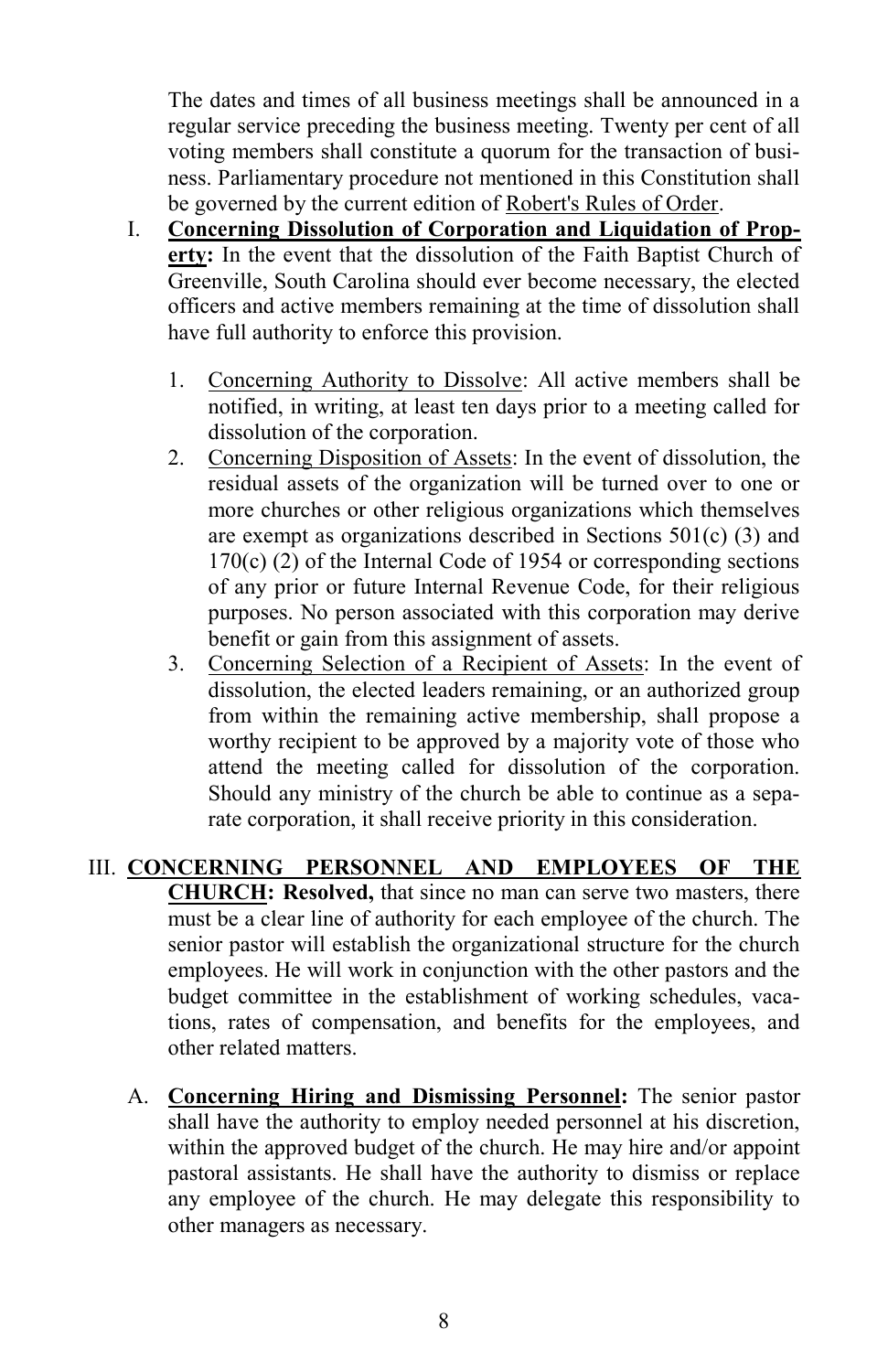- B. **Concerning Loyalty, Complaints, and Appeals:** The leadership of Faith Baptist Church stands for internal harmony and while friendly to constructive criticism from employed staff, will not tolerate destructive criticism. Every employee will be informed that at any time he or she has any cause for complaint, he/she may come to the senior pastor or one of the other pastors involved and make his/her complaint; but no complaint is to be made to anyone with whom he/she associates in the church or anyone away from the church, as long as this person is employed by the church or its related ministries. No employee will criticize the administrative policies of the church, except to the pastor or proper executive to whom he/she is responsible.
	- 1. If after presenting a complaint and after the matter has been discussed and the pastor or other executive has made a decision, if a decision is not satisfactory, the employee must be loyal to the pastor and to the policies of the church if he is to remain as an employee. If he cannot remain as an employee and be loyal to the pastor and the administrative policies, then his relationship as an employee ends immediately. This policy will be a part of the agreement that every person enters into when he is employed by Faith Baptist Church, or its related ministries.
	- 2. The pastor of the church (or another pastor holding his authority in his absence) is directed to discharge anyone who, while in the employment of this church, criticizes the administrative policies or fails to cooperate in maintaining the position of the church regarding doctrine, evangelism, and discipline.
	- 3. If at any time an employee is discharged and feels that he has not been treated justly, such a person may present his/her complaint to the pastors and deacons in a meeting called for that purpose. The employee is ensured that the case will be judged in a frank and unbiased way by the pastors and deacons, but there will be no appeal beyond the decision of this group.
	- 4. The wife or husband of an employee of Faith Baptist Church, or its related ministries, is to be as loyal to all the positions set forth in the creed, covenant, and standing resolutions as the employee is; and if it is found that the husband or wife of the employee has a critical attitude toward the church, or its related ministries, and is not cooperating and maintaining the positions set forth therein, the employee shall be discharged.
	- 5. The pastors and other executives of the church, and its related ministries, are not authorized to elect anyone to the executive committee of Hidden Treasure Christian School who does not agree to cooperate in all the positions outlined in this section. It is further directed that any member of the Hidden Treasure Christian School executive committee must resign his or her position forthwith if the time ever comes when the member cannot give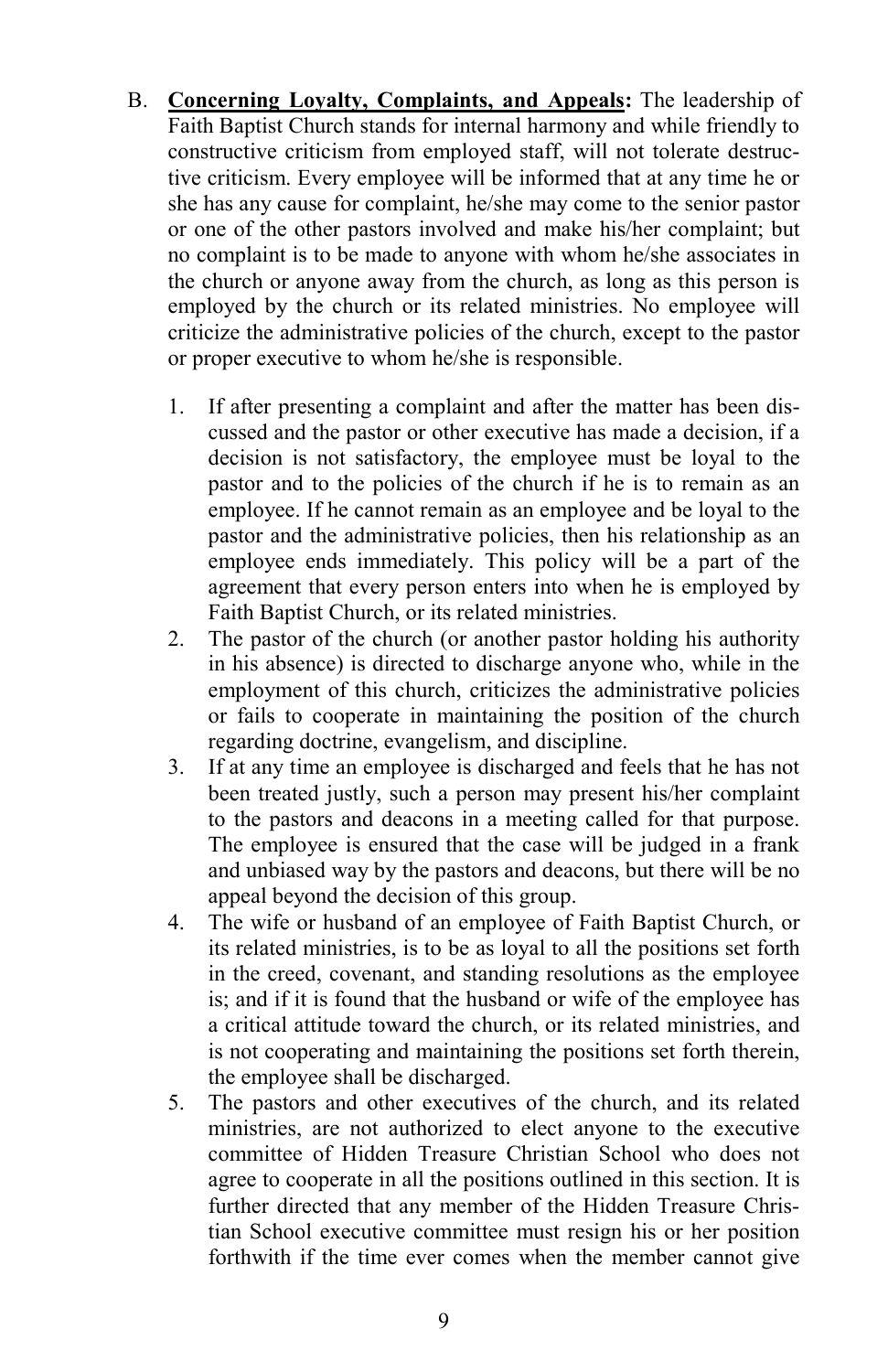full approval and support and loyal cooperation to the enforcement of the standing resolutions and/or any explanatory rules and regulations approved by the executive committee for the operation of the school.

- IV. **FINANCES OF THE CHURCH: Resolved,** that the entire program of this church shall be supported by free will tithes and offerings. At no time may this church be permitted to use any unscriptural method or methods for raising funds. This outlaws all suppers for pecuniary gain, all profitable sales of tickets, chances, or merchandise, and all other profit-making methods that are not supported by God's Word. Real property or equipment owned by the church may be sold for replacement or liquidation.
	- A. **Concerning Financial Records:** The financial records of Faith Baptist Church shall be open for inspection by any member, for any reason, at any time, consideration for normal business activities having been given.
	- B. **Concerning an Audit/Review:** Financial statements shall be audited or reviewed annually by a competent certified public accountant.
	- C. **Concerning Contributions:** A systematic record of contributions will be maintained by the treasurer or his authorized representative. These records will be sent to the contributors regularly. No records can be maintained for a single contribution, but a receipt will be sent for any gift upon request of the contributor. Funds may be received and distributed for designated purposes in accordance with the approved program of the church. All gifts received for any purpose are received as charitable contributions to the Faith Baptist Church and its auxiliary ministries. The duly elected authorities of this non-profit corporation shall have final authority for the distribution of all contributions received.
	- D. **Concerning Financing:** Extreme restraint should be exercised whenever it becomes necessary to secure financing for any church project. Tithes and offerings, as well as other property, belong to God and will be treated as His property. Every available means of securing necessary funds for approved projects will be exhausted prior to borrowing money. Money shall not be borrowed for depreciating items unless a cost analysis shows the investment to be profitable despite the depreciation of the actual value of the item requested. Money should not be borrowed on the basis of projected growth or increase in income alone.
	- E. **Concerning an Annual Budget:** An annual budget shall be presented to the pastors by the treasurer of the church, using information provided by the individuals responsible for the various ministries of the church. The projected budget should include all existing and projected ministries. Although growth may be occurring, the budget should not exceed the clearly indicated growth pattern. The annual budget and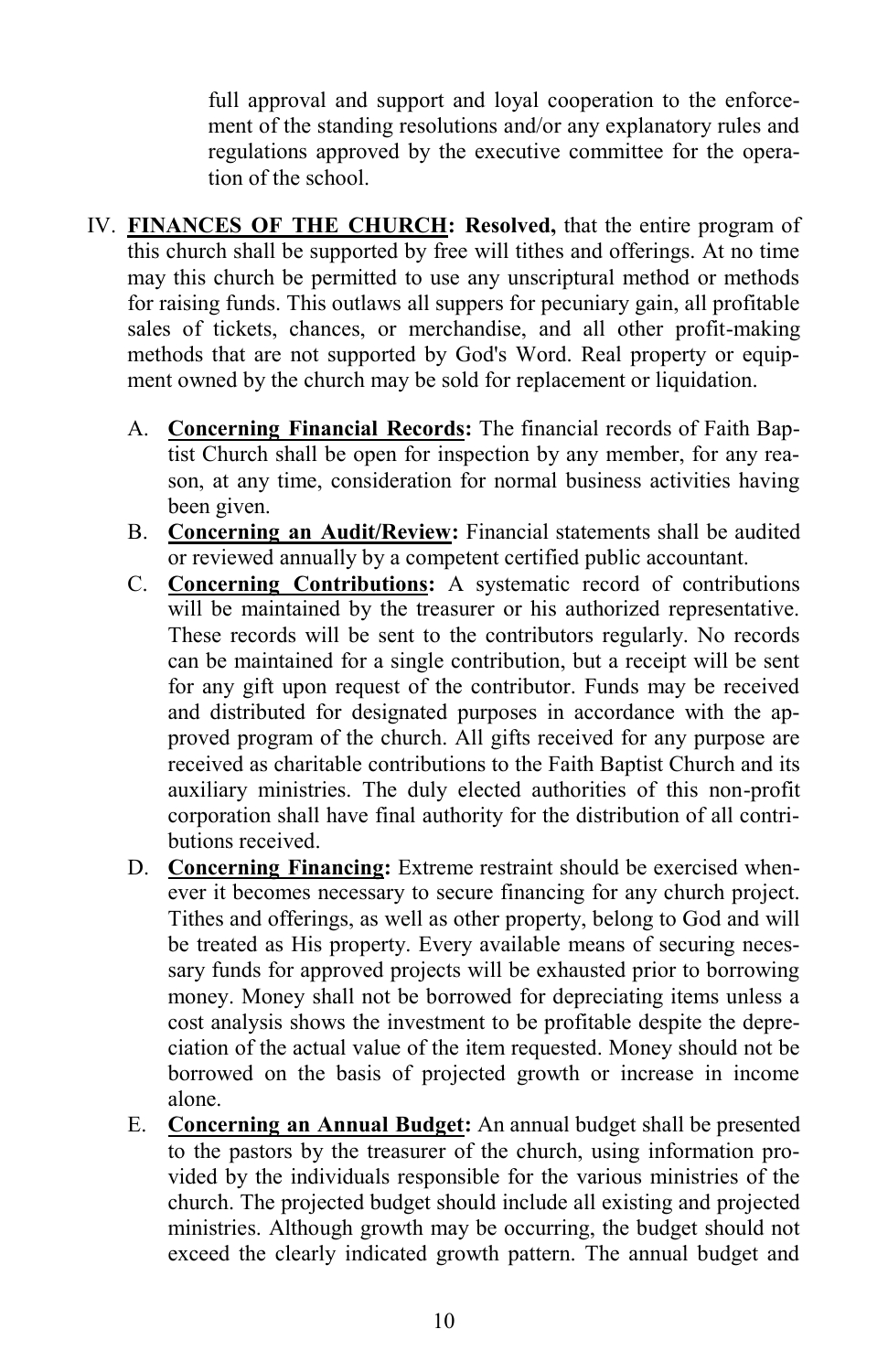adjustments shall be approved by the pastors and congregation and shall guide the expenditures of money received by the church.

- F. **Concerning the Finances of Hidden Treasure Ministries:** The Hidden Treasure Christian School and related ministries to the handicapped serving under the direction of the Hidden Treasure Executive Committee should utilize the structure of the business manager's office, the budget committee, and congregational business meetings to maintain accountability for its finances. It may utilize means other than tithes and offerings to raise funds for its operations. Gifts to scholarship and project funds and other contributions may be solicited with the Executive Committee's approval.
- V. **MEMBERSHIP: Resolved,** that we believe that just as the ordinances are physical pictures of spiritual facts, so is membership in a local church a physical picture of a spiritual fact. Every believer who has been spiritually baptized into the spiritual body of Christ should be physically baptized into a local body. Since the Bible teaches that all true believers are baptized into the body of Christ by the Holy Spirit, let it be determined that Faith Baptist Church shall seek to have fellowship with all believers of like mind and doctrine and that we will abstain from fellowship with that which is ungodly, worldly, or otherwise contrary to the Word of God.
	- A. **Concerning Reception of Members:** All applicants for membership must give public testimony of their salvation and must be living a life consistent with this profession. They must be in agreement with the creed and covenant of Faith Baptist Church. They must be (or must have been) baptized by immersion following salvation. Baptized believers desiring membership in this church are to present themselves as candidates for membership in the public invitation at the end of the service. Their testimony will be heard by a pastor or authorized counselor, and they will be presented to the church as candidates for membership. The church having given its positive response to their membership application, they will on the following Sunday become official members with full privileges and responsibilities. Every believer baptized by a pastor at Faith Baptist Church becomes a member at the time of his baptism.
	- B. **Concerning Discipline of Members:** Members who persist in sin after the scriptural procedures found in Matthew 18:11-22 have been exercised are to be excluded from the fellowship of the church and from the Lord's table, as commanded in II Thessalonians 3:6-15, Titus 3:10-11, and I Corinthians 5:4-8. Mere termination of membership is not scriptural discipline. All excluded brethren are to be held up in prayer and encouraged to repent at every contact with another member of this church.
	- C. **Dismissal of Members:** Upon request, a letter of dismissal to another church of like faith and practice will be granted to any member in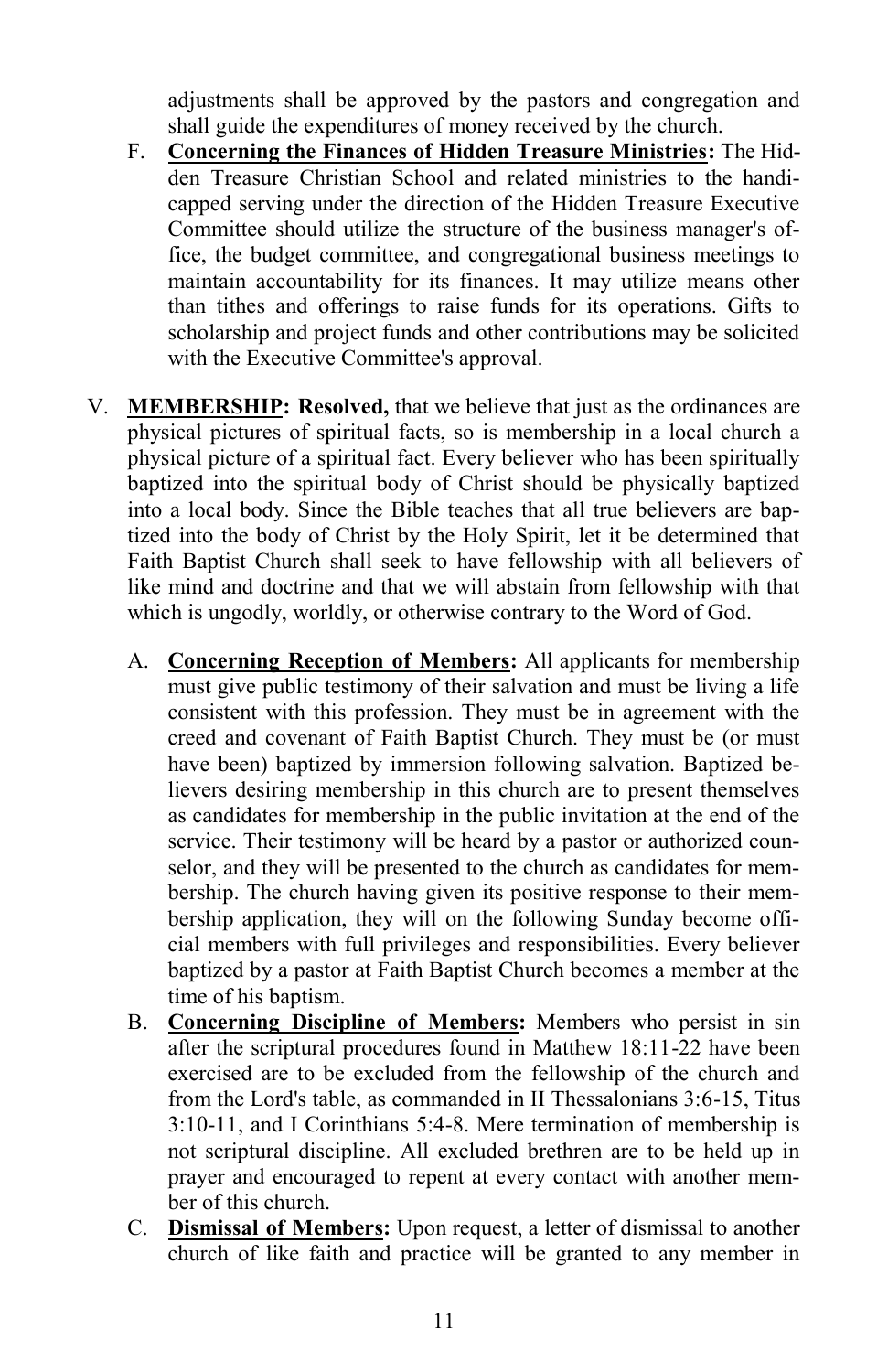fellowship. Any member who absents himself from the services of this church for three months, unless providentially hindered or having notified the church of his intentions, shall be removed from the membership of the church.

- D. **Concerning Associate Members:** To meet the needs of temporary residents of our area who wish to officially associate with Faith Baptist Church and participate in its activities (other than voting and business matters), while still retaining membership in a church of like faith and practice outside of the Greenville area, an associate membership is established. The associate member status is not intended for and may not be used as a trial membership at Faith Baptist Church.
	- 1. Eligibility for associate membership is determined by the description above and is limited to members in good standing of a fundamental church outside of the Greenville area who are temporary residents of this area. For purposes of this section, a temporary resident is one who will be in the Greenville area for less than one year, or in the case of a student, one who will leave this area when school is not in session (i.e. during summer breaks).
	- 2. Examples of individuals eligible for associate membership include, but may not be limited to the following:
		- a. missionaries in the Greenville area while on deputation, furlough, or leave of absences
		- b. students who are in the Greenville area only while school is in session (Students who will remain in the area year round should seek regular membership.)
		- c. individuals who are in the Greenville area on a temporary job assignment
	- 3. Expiration of associate membership, except for students, shall occur when an associate member leaves the area for a period of greater than 60 days, when the provision of [church discipline] or [dismissal of members] above are applicable, or when a student fails to return to school for two consecutive semesters. Associate membership may be renewed or entered into by any eligible person an unlimited number of times. Associate members may become full voting members of Faith Baptist Church by following the procedure outlined in [reception of members] above.
- VI. **MINISTRIES OF THE CHURCH: Resolved,** that in order to fulfill the scriptural purpose of this church, various ministries will be necessary other than the general public services. The following resolutions shall be the guidelines for these ministries: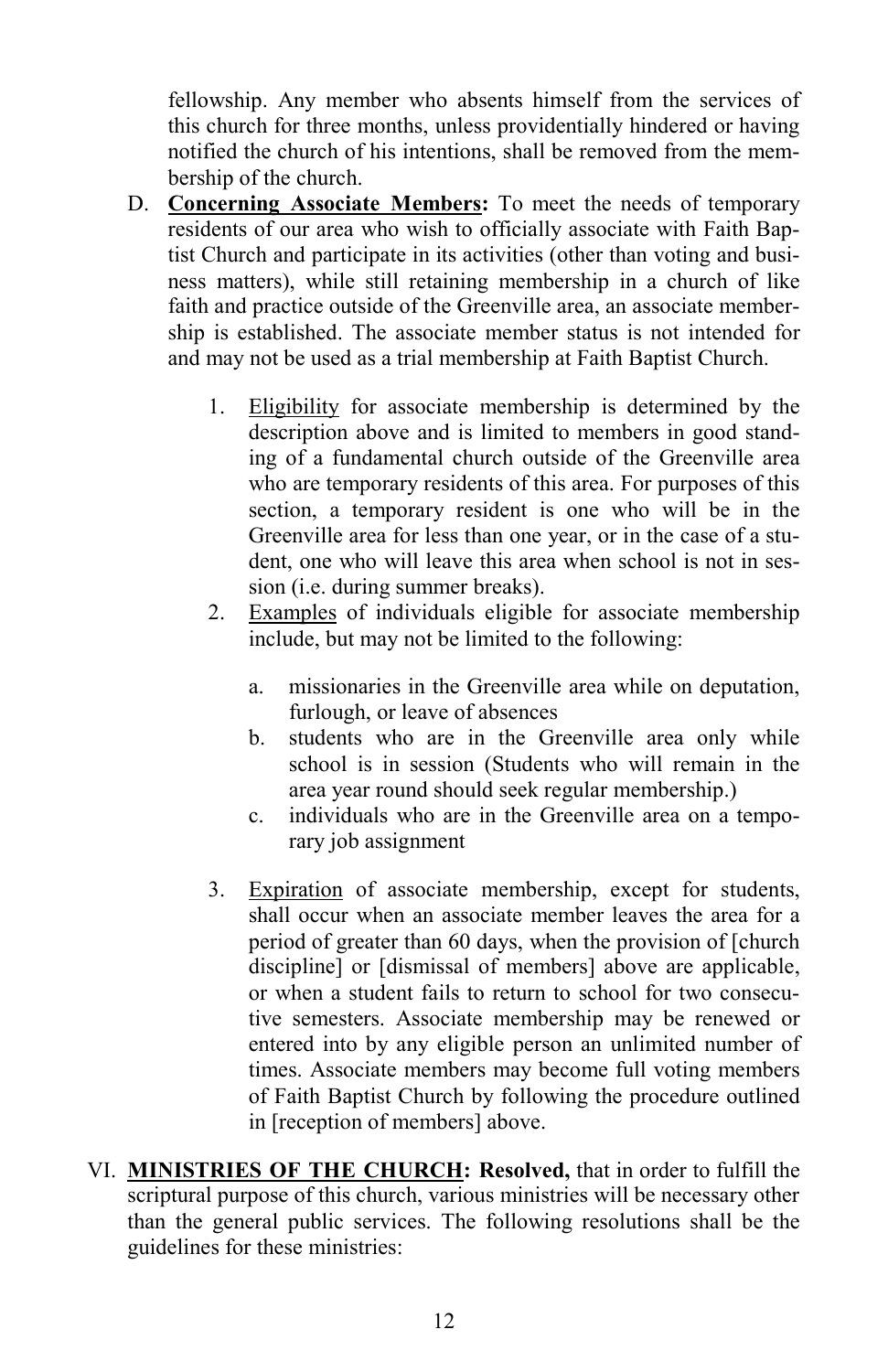- A. **Concerning the Preaching Ministry:** The preaching ministry is to be conducted by the pastors under the direction of the senior pastor. The preaching of the Word of God is the primary ministry of the church. No other ministry or activity is to take precedence over the preaching, and no pastor is to neglect his responsibilities to pray and to study the Word, regardless of his other responsibilities. All other obligations shall be subordinate to this one.
- B. **Concerning Ministry Priorities:** Soulwinning and discipleship shall have priority in the schedule and finances of the church, under the direction of the Holy Spirit through the pastors of the church. Specialized ministries to reach the lost, in accordance with the Word of God, may be organized or discontinued as necessary.
- C. **Concerning Education:** The Bible teaches that the proper education of children is the responsibility of the parents and the concern of the church. Education shall be accomplished in the following manner:
	- 1. Teaching from the Pulpit: The pulpit ministry of the church shall be aimed at the goal of teaching the whole counsel of God through Bible exposition, topical emphasis, and Bible content studies. Practical application shall be an important aspect of the preaching. Although evangelism should be included in most messages from the pulpit, the primary thrust should be to teach.
	- 2. Teaching in the Sunday School: A Sunday school is advantageous and should be utilized to the fullest extent to reinforce the father's or spiritual guardian's teaching in the home. The Sunday school can never take the place of this teaching and should be subordinate to it. Graded or specialized classes and curricula can be used profitably when competent and willing instructors are available to teach and set an example and are not to be neglected when it is possible to use them. Curriculum materials are most effective when prepared locally, but curricula that are true to the principles of the Word of God and that are consistent with the philosophy presented in this Constitution may be considered, if necessary. The evangelistic thrust of the educational ministries of the church will be centered primarily in the Sunday School, and non-members shall be encouraged to attend.
	- 3. Teaching by Other Means: Day care centers, kindergartens, and Christian day schools offering graded classes through secondary education, Bible institutes, colleges, etc., for both normal and specialized groups, are within the responsibility of the local church, and may be organized and operated as necessary. Whenever a directing body or board is required to govern the activities of any educational ministry of the church, the pastors shall appoint qualified persons.
- D. **Concerning Missions:** Any missionary or missions enterprise sup-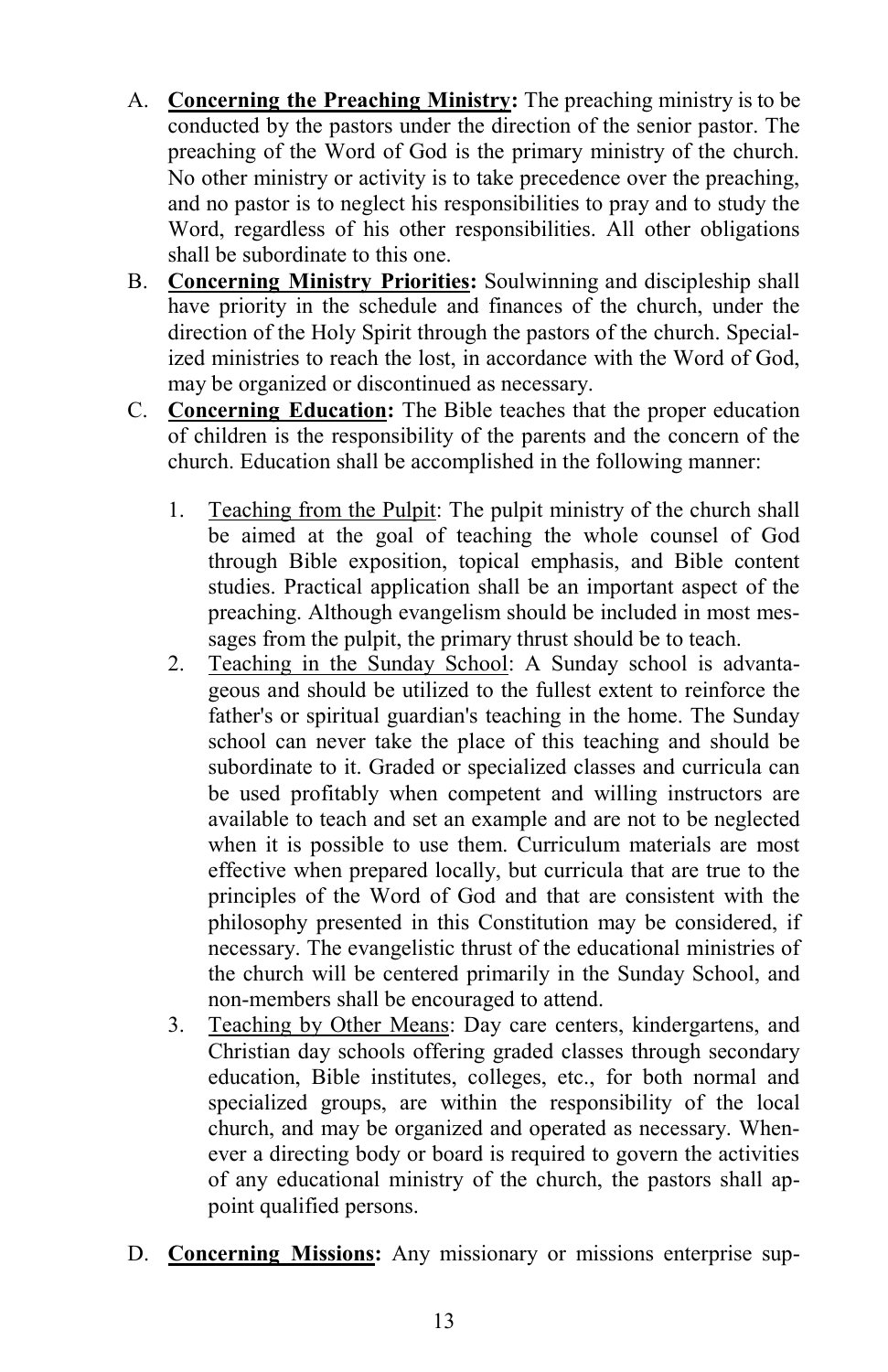ported in part or in whole by this church must be of like faith and practice.

- 1. Responsibilities of Missionaries: Only faith missions which strengthen or build indigenous local churches shall be considered for support.
- 2. Missions Support: The senior pastor shall invite supported and prospective missionaries to speak at the church at his discretion. Total missions support should be maintained at a minimum of 10% of annual receipts. The missions committee will propose missions policies to guide the missions support.
- E. **Concerning Music:** The music ministry of the church shall be under the authority of the senior pastor and shall be conducted in a manner that glorifies God, rather than attracting attention to man or his fleshly nature.
- F. **Concerning Hidden Treasure Ministries:** Because of the church's emphasis on submission to the sovereign plan of God in the physical design of each individual, the Hidden Treasure Ministries, including the Hidden Treasure Christian School and other related outreach programs to the afflicted, are an integral part of Faith Baptist Church. These ministries are integrated auxiliaries to Faith Baptist Church, sharing a common program, common standards, and a common structure of financial accountability and/or budget.
	- 1. The academic program of Hidden Treasure Christian School exists solely as an adjunct to facilitate the student's effectiveness as a witness for Christ. The primary purpose of teaching purely academic subjects is to equip the afflicted to glorify God through as productive a life as possible.
	- 2. The Executive Committee of Hidden Treasure Christian School shall include the pastors of Faith Baptist Church and other qualified professionals appointed by the pastors.
	- 3. The advisory and cooperating boards of Hidden Treasure Christian School may include non-members of Faith Baptist Church who are in agreement with the creed of Faith Baptist Church. These boards will be elected by the Executive Committee of Hidden Treasure Christian School to successive one-year terms of service.
	- 4. The Advisory Board of Hidden Treasure Christian School shall consist of professionals who attend the annual board meeting and other meetings, as possible, to provide counsel and expertise on matters related to special education.
	- 5. The Cooperating Board of Hidden Treasure Christian School shall consist of professional people and public figures who will provide whatever guidance and/or influence to the school that they have time to provide.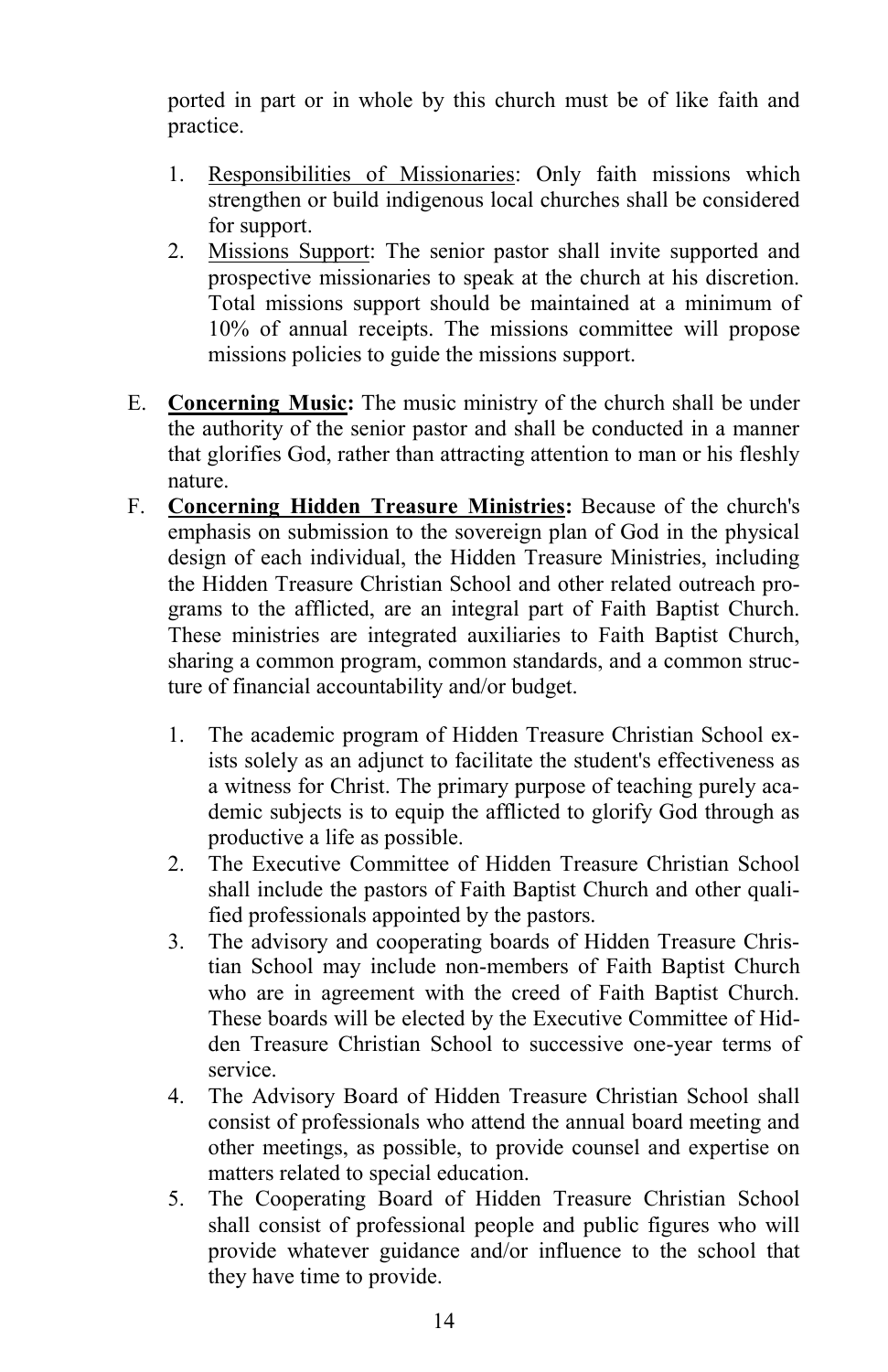- 6. After election by the Executive Board, the advisory and cooperating board members shall be notified, in writing, of their rights and responsibilities as board members of Hidden Treasure Christian School.
- 7. Other provisions of these Standing Resolutions may be used to clarify or direct the activities of the Hidden Treasure Ministries, as applicable.
- 8. Other ministries operated under the auspices of Faith Baptist Church for the purpose of evangelism or edification of the afflicted may be included as a part of Hidden Treasure Ministries. All such ministries shall submit an annual budget or financial report for the review of the Faith Baptist Church budget committee and approval of the congregation.
- G. **Concerning Other Ministries:** This church shall have authority to establish any other necessary ministry in accordance with procedures outlined in this Constitution. This includes bookstores, bus ministries, and support activities for any other ministry, such as school lunch programs, transportation, etc.
- VII. **SEPARATION AND STANDARDS: Resolved,** that because the Bible teaches "that in the latter times some shall depart from the faith, giving heed to seducing spirits, and doctrines of devils; speaking lies in hypocrisy; having their conscience seared with a hot iron", we believe it is necessary to state our sincerely held beliefs on certain issues that are leading people astray and dividing the brethren. As Baptists, we believe in soul liberty--that each man must give an account of himself to God--and in no way intend, by clarifying these beliefs, to deprive any person of his liberty or rights under God or the laws of the United States.
	- A. **Concerning the Ecumenical Movement:** We believe that attempts for church unity, such as the National and World Council of Churches and denominationalism, which foster accommodation with the Roman Catholic Church, are satanic in origin and objective; and we call upon all regenerate believers to separate from this apostasy.
	- B. **Concerning Neo-Orthodoxy:** We believe that any theology which teaches that the Bible **contains** the Word of God, rather than the clear statement that the Bible is the Word of God, is a false theology.
	- C. **Concerning New Evangelicalism:** We believe that New Evangelicalism has encouraged disobedience to the plain teachings of Scripture concerning separation and that it has changed the message, mood, method, morals, and music of those who formerly were known as fundamentalists, and is to be rejected. New Evangelicalism is characterized by an attitude of infiltration, rather than separation.
	- D. **Concerning Formalism, Modernism, and Liberalism:** We reject all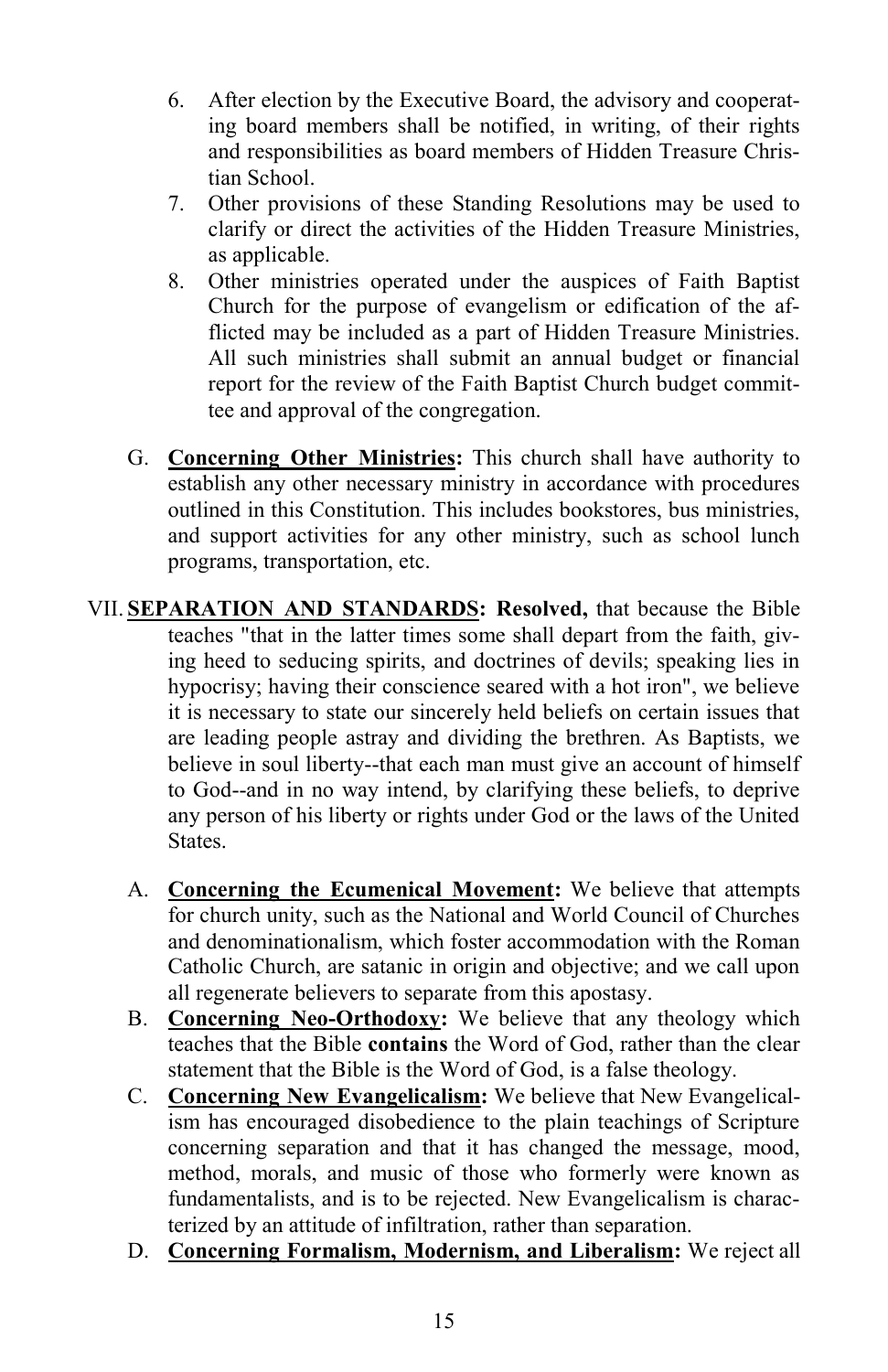trends toward formalism, modernism, and liberalism, which are characterized by Roman practice and false doctrine.

- E. **Concerning the Charismatic Movement:** We believe that the socalled charismatic movement is a counterfeit of true Christianity and a catalytic agent in the formation of the one-world church of antichrist.
- F. **Concerning Calvinism/Arminianism:** We reject the position which negates or eliminates human responsibility in either the proclamation of or the reception of the gospel, whether this position is openly taught or subtly suggested. We also reject the teaching that man can lose his salvation or the suggestion that "believing" is a merit of salvation. We are neither Calvinist nor Arminian.
- G. **Concerning the King James Version:** We believe that the teaching that proclaims the inspiration of the King James translation of the Bible is an overreaction to the trend of mistranslation and perversion of Scripture by the modernists and is to be rejected. We do believe that the King James Version of the Bible carries the full authority of the original autographs.
- H. **Concerning Humanism:** We believe that by its own statement in **The Humanist Manifestos** of 1933 and 1973, secular humanism is a religion and that, according to the Word of God, it is satanic in origin. We hold to the traditional dogmatic and authoritarian position condemned by humanism, and we are intolerant of the acceptance of any contrary doctrine.
- I. **Concerning Worldliness:** We believe that worldly activities practiced by some believers are a reproach to the Lord and are to be avoided by the membership of this church. These activities include the use of alcohol as a beverage, activities which emphasize the sensual nature more than the spiritual, such as dancing, attendance at Hollywood movies, viewing immoral or worldly movies or television programs, gambling, and other activities which are generally associated or identified with these.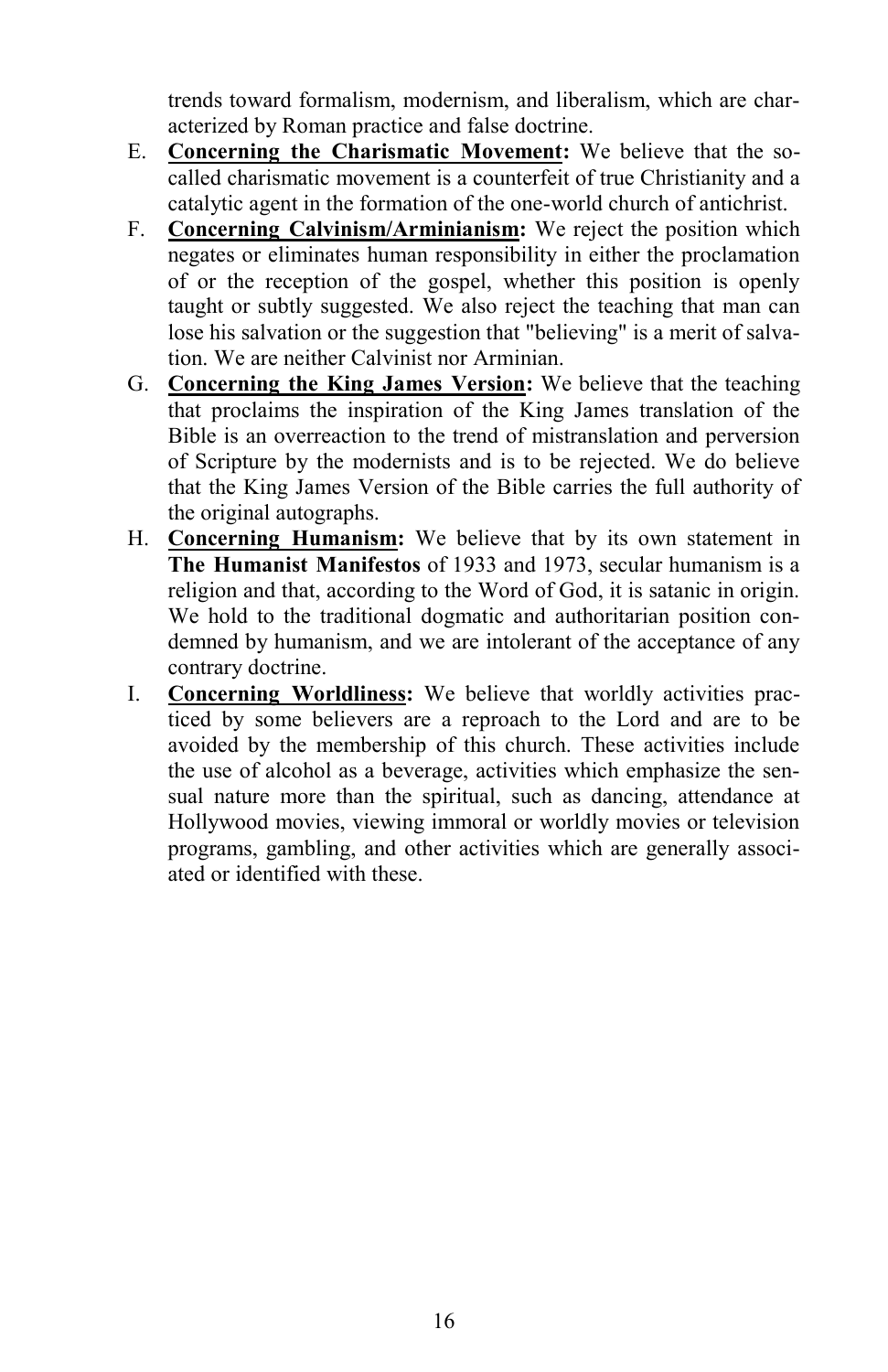## **Addendum**

## **Marriage Policy for Faith Baptist Church**

Marriage is an exclusive God-ordained institution between one man (husband) and one woman (wife) in a mutually consented "one-flesh" relationship, consisting of mutually supportive companionship and physical union (Genesis 1:27; 2:24; Mark 10:6-9; 1 Corinthians 7:1-6; Romans 1:26- 27).

As such marriage is a life-long, monogamous, heterosexual, covenant relationship between the man and the woman, publicly entered into before God as witness (Proverbs 2:17; Malachi 2:16; Matthew 19:4-6) and normally recognized by God's institution of human government (Deuteronomy 22:13- 17; Genesis 29:25-26; Romans 13:1; Matthew 22:21). The marriage covenant is authoritatively based on divine law and typically sanctioned by civil law. Thus, marriage is not a matter of mere social convention, but rather is a sacred bond between one man and one woman, defined by God alone in the Sacred Scriptures.

Based on the biblical definition of marriage and its necessary implications, the following convictions represent the clear teaching of Scripture and, therefore, are the sincerely held religious beliefs of Faith Baptist Church and all its ministries.

> Marriage is the legal joining of one man (born anatomically male) and one woman (born anatomically female) in an exclusive union (Scripture cited above).

Any sexual activity outside of the biblical definition of marriage is clearly prohibited by Scripture, including fornication ("any sexual activity outside of marriage" 1 Corinthians 7:2; 1 Thessalonians 4:3), adultery ("with someone other than one's own spouse" Exodus 20:14; Matthew 5:28; Luke 16:18), homosexuality ("any samesex sexual activity" Genesis 19:5-7; Leviticus 18:22; Romans 1:27; 1 Corinthians 6:9; 1 Timothy 1:10; Jude 7), obscene behavior (Ephesians 5:3-4), pornography (Matthew 5:28; Mark 7:21-22; Galatians 5:19-21; 1 Thessalonians 4:5; Revelation 18:9), prostitution (Proverbs 5:1-23; 7:4-27; 1 Corinthians 6:18), transvestitism (Deuteronomy 22:5; 1 Corinthians 11:1-16), or criminal sexual behavior (incest, rape, molestation, pedophilia, bestiality, polygamy, necrophilia, pederasty, etc. Romans 13:1-6; Leviticus 18-22; Genesis 1-2; Deuteronomy 24:1-4).

Since all human beings are God's creation offspring (not children necessarily), any attempt to change or refusal to conform to one's biological sex is clearly prohibited by Scripture (Deuteronomy 22:5; 1 Corinthians 11:1-16).